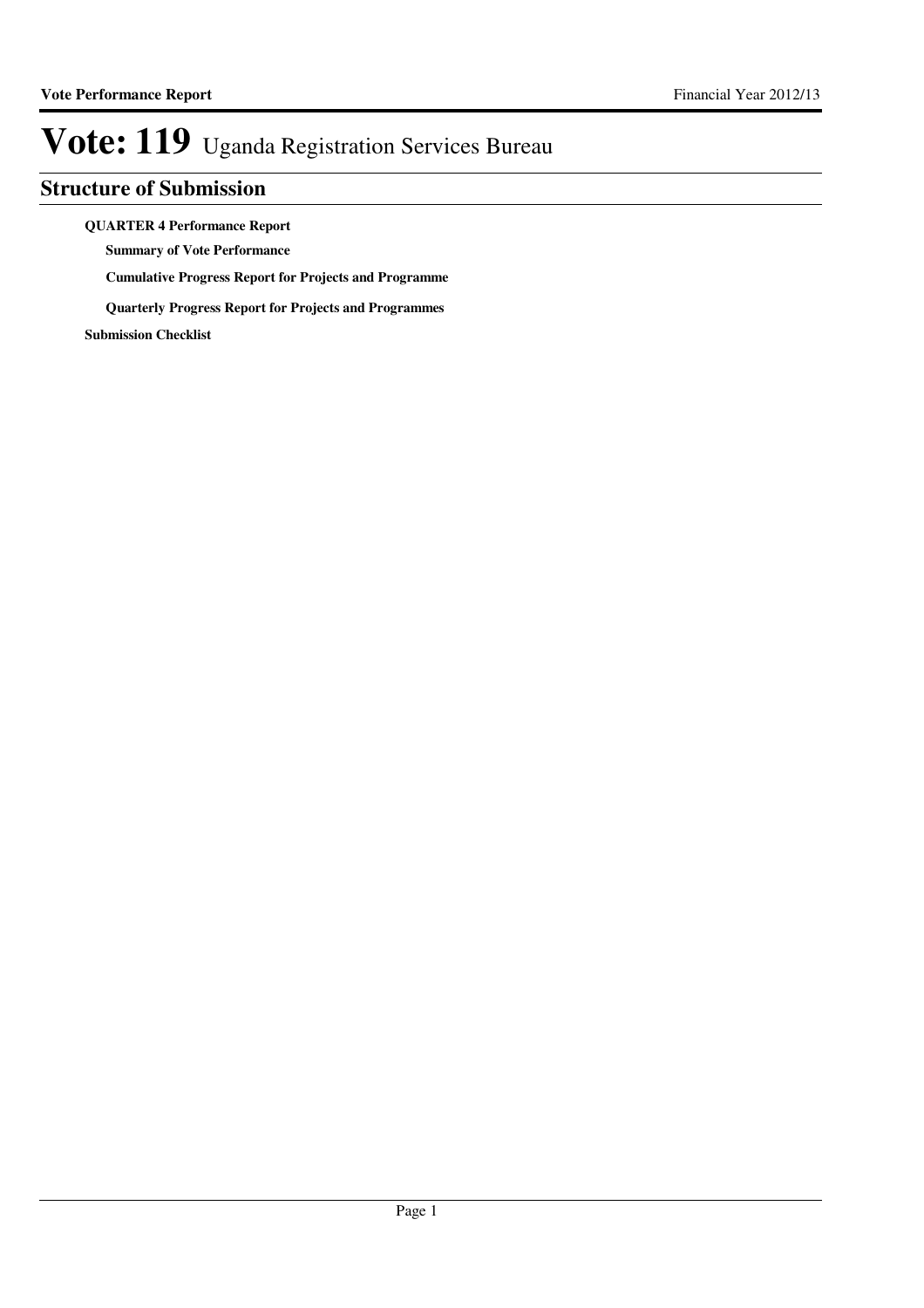## **QUARTER 4: Highlights of Vote Performance**

### *V1: Summary of Issues in Budget Execution*

*This section provides an overview of Vote expenditure*

**(i) Snapshot of Vote Releases and Expenditures**

Table V1.1 below summarises cumulative releases and expenditures by the end of the quarter:

### **Table V1.1: Overview of Vote Expenditures (UShs Billion)**

| (i)                              | <i>Excluding Arrears, Taxes</i> | Approved<br><b>Budget</b> | <b>Cashlimits</b><br>by End | <b>Released</b><br>by End | <b>Spent by</b><br>End Jun | % Budget<br><b>Released</b> | <b>Spent</b> | % Budget % Releases<br><b>Spent</b> |
|----------------------------------|---------------------------------|---------------------------|-----------------------------|---------------------------|----------------------------|-----------------------------|--------------|-------------------------------------|
|                                  | Wage                            | 1.944                     | N/A                         | 0.000                     | 0.000                      | $0.0\%$                     | $0.0\%$      | N/A                                 |
| Recurrent                        | Non Wage                        | 0.770                     | 3.200                       | 5.040                     | 5.039                      | 654.8%                      | 654.7%       | 100.0%                              |
|                                  | GoU                             | 0.000                     | 0.000                       | 0.000                     | 0.000                      | N/A                         | N/A          | N/A                                 |
| Development                      | Ext Fin.                        | 0.000                     | N/A                         | 0.000                     | 0.000                      | N/A                         | N/A          | N/A                                 |
|                                  | <b>GoU</b> Total                | 2.714                     | 3.200                       | 5.040                     | 5.039                      | $185.7\%$                   | $185.7\%$    | $100.0\%$                           |
| <b>Total GoU+Ext Fin. (MTEF)</b> |                                 | 2.714                     | N/A                         | 5.040                     | 5.039                      | 185.7%                      | 185.7%       | $100.0\%$                           |
| ( <i>ii</i> ) Arrears            | Arrears                         | 0.000                     | N/A                         | 0.000                     | 0.000                      | N/A                         | N/A          | N/A                                 |
| and Taxes                        | Taxes                           | 0.000                     | N/A                         | 0.000                     | 0.000                      | N/A                         | N/A          | N/A                                 |
|                                  | <b>Total Budget</b>             | 2.714                     | 3.200                       | 5.040                     | 5.039                      | 185.7%                      | 185.7%       | $100.0\%$                           |

*\* Donor expenditure information available*

*\*\* Non VAT on capital expenditure*

The table below shows cumulative releases and expenditures to the Vote by Vote Function :

### **Table V1.2: Releases and Expenditure by Vote Function\***

| <b>Billion Uganda Shillings</b>                   | Approved Released<br><b>Budget</b> |      | <b>Spent</b> | Released  | % Budget % Budget | $\%$<br>Spent Releases<br><i>Spent</i> |  |
|---------------------------------------------------|------------------------------------|------|--------------|-----------|-------------------|----------------------------------------|--|
| VF: 1259 VF - Uganda Registration Services Bureau | 2.71                               | 5.04 | 5.04         | 185.7%    | 185.7%            | $100.0\%$                              |  |
| <b>Total For Vote</b>                             | 2.71                               | 5.04 | 5.04         | $185.7\%$ | $185.7\%$         | $100.0\%$                              |  |

*\* Excluding Taxes and Arrears*

### **(ii) Matters to note in budget execution**

Late approval of Supplimentary funding leading to budget distortion. Lack of a Rent budget

## **Table V1.3: High Unspent Balances and Over-Expenditure in the Domestic Budget (Ushs Bn)**

*(i) Major unpsent balances*

*(ii) Expenditures in excess of the original approved budget*

### **Programs and Projects**

**0.84Bn Shs** Programme/Project: 05 Directorate of Finance & Administration

Reason:

*\* Excluding Taxes and Arrears*

## *V2: Performance Highlights*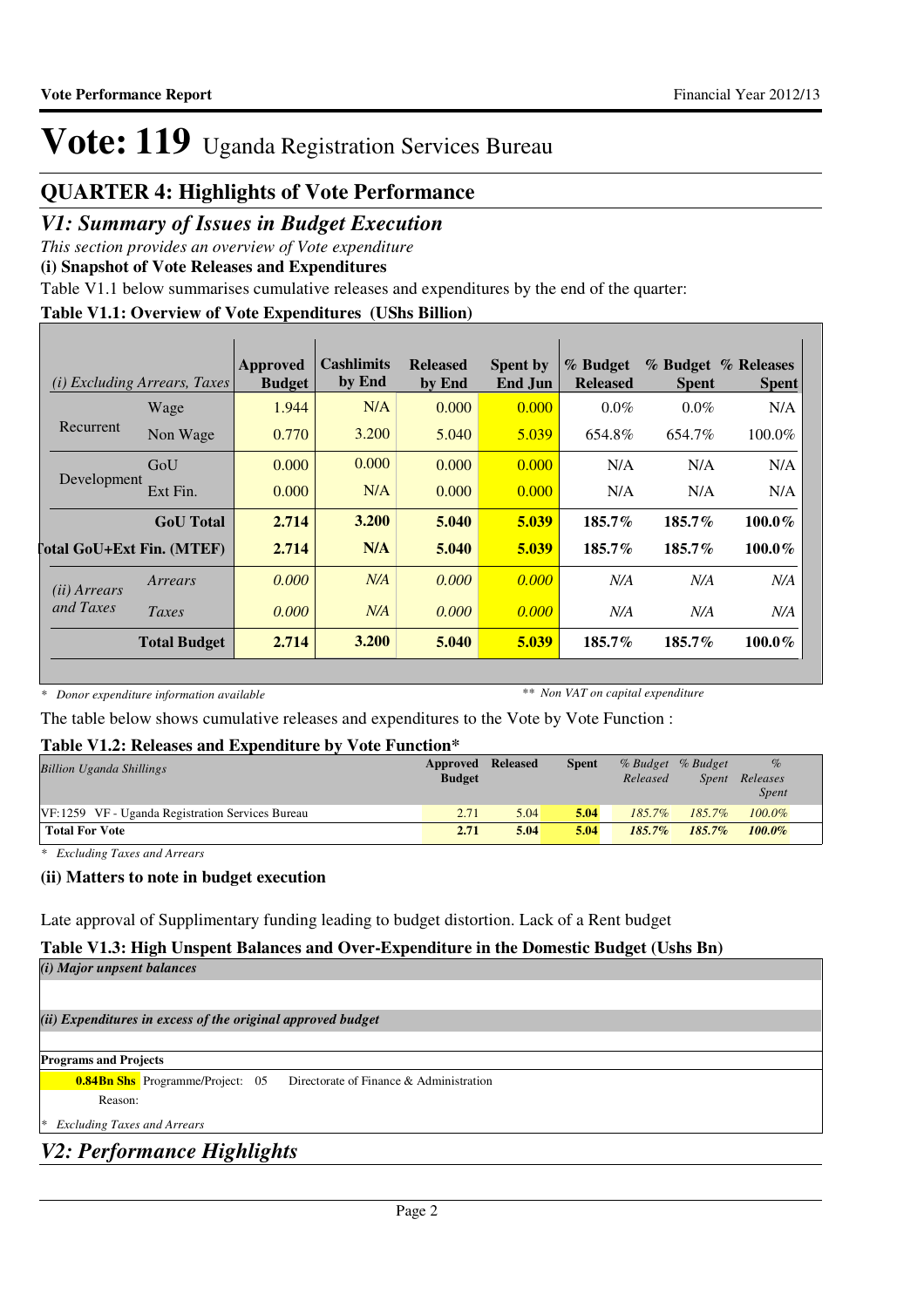## **QUARTER 4: Highlights of Vote Performance**

*This section provides highlights of output performance, focusing on key outputs and actions impelemented to improve section performance.*

### **Table V2.1: Key Vote Output Indicators and Expenditures\***

| Vote, Vote Function<br><b>Key Output</b>                                              | <b>Approved Budget and</b><br><b>Planned outputs</b>                                                 |       | <b>Cumulative Expenditure</b><br>and Performance                                                                                                                                                                                               |       | <b>Status and Reasons for</b><br>any Variation from Plans                                                                                         |        |                                                                                                                                                                                       |  |
|---------------------------------------------------------------------------------------|------------------------------------------------------------------------------------------------------|-------|------------------------------------------------------------------------------------------------------------------------------------------------------------------------------------------------------------------------------------------------|-------|---------------------------------------------------------------------------------------------------------------------------------------------------|--------|---------------------------------------------------------------------------------------------------------------------------------------------------------------------------------------|--|
| Vote Function: 1259 VF - Uganda Registration Services Bureau                          |                                                                                                      |       |                                                                                                                                                                                                                                                |       |                                                                                                                                                   |        |                                                                                                                                                                                       |  |
| <b>Output: 125901</b>                                                                 | <b>Births, Deaths, Marriages and Adoptions Registrations</b>                                         |       |                                                                                                                                                                                                                                                |       |                                                                                                                                                   |        |                                                                                                                                                                                       |  |
| Description of Performance: 50,000 Births Registered, 3,000 44,060 Births registered, | Deaths registered, 2,500<br>Marriages Registered, 60<br>Adoptions registered                         |       | 2,564 Deaths registered,<br>2,489 Marriages registered,<br>42 adoptions registered                                                                                                                                                             |       |                                                                                                                                                   |        | Limited funding for nationwide<br>rollout Civil registration in<br>terms of Public Sensitization,<br>procurement of Registration<br>materials and automation of the<br>Civil registry |  |
| Performance Indicators:                                                               |                                                                                                      |       |                                                                                                                                                                                                                                                |       |                                                                                                                                                   |        |                                                                                                                                                                                       |  |
| No. of Deaths Certificates<br>Issued                                                  | 3000                                                                                                 |       | 2564                                                                                                                                                                                                                                           |       |                                                                                                                                                   |        |                                                                                                                                                                                       |  |
| No. of Births Certificates<br>Issued                                                  | 50000                                                                                                |       | 44060                                                                                                                                                                                                                                          |       |                                                                                                                                                   |        |                                                                                                                                                                                       |  |
| <b>Output Cost:</b>                                                                   | <b>UShs Bn:</b>                                                                                      | 0.331 | <b>UShs Bn:</b>                                                                                                                                                                                                                                | 0.007 | % Budget Spent:                                                                                                                                   | 2.1%   |                                                                                                                                                                                       |  |
| Output: 125903                                                                        |                                                                                                      |       | Patents, trademarks, copy rights, industrial designs Registrations                                                                                                                                                                             |       |                                                                                                                                                   |        |                                                                                                                                                                                       |  |
| Description of Performance: 1,800 Trademarks. 20 Copy                                 | rights, 2 Patents, 1 industrial<br>designs registered                                                |       | 1,288 Trademarks registrations,<br>415 Trademarks renewals, 2<br>patent grants, 0 patent renewals,<br>13 copyrights registrations                                                                                                              |       | Slow Economic Development,<br>lack of innovativeness amongst<br>Ugandans, Lack of awareness<br>amongst the public due to<br>insufficient funding. |        |                                                                                                                                                                                       |  |
| Performance Indicators:                                                               |                                                                                                      |       |                                                                                                                                                                                                                                                |       |                                                                                                                                                   |        |                                                                                                                                                                                       |  |
| No. of Patents registered                                                             | $\overline{2}$                                                                                       |       | $\overline{c}$                                                                                                                                                                                                                                 |       |                                                                                                                                                   |        |                                                                                                                                                                                       |  |
| <b>Output Cost:</b>                                                                   | <b>UShs Bn:</b>                                                                                      | 0.331 | UShs Bn:                                                                                                                                                                                                                                       | 0.008 | % Budget Spent:                                                                                                                                   | 2.4%   |                                                                                                                                                                                       |  |
| <b>Output: 125904</b>                                                                 | <b>Company Liquidation</b>                                                                           |       |                                                                                                                                                                                                                                                |       |                                                                                                                                                   |        |                                                                                                                                                                                       |  |
| Description of Performance: 1 companies liquidated, 20                                | Properties sold, 20 liabilities<br>settled, filed, 52 Consultative<br>meetings, 50 Court appearances |       | 3 Companies Liquidated, 0<br>properties sold, 1,201 liabilities<br>settled, 8 Bankruptcy cases<br>filed, 22 consultative meetings,<br>1,480 replies/responses made to<br>claims/records searched for<br>from achieves, 38 court<br>appearances |       | Smooth liquidation process over<br>the period                                                                                                     |        |                                                                                                                                                                                       |  |
| Output Cost:                                                                          | UShs Bn:                                                                                             | 0.331 | <b>UShs Bn:</b>                                                                                                                                                                                                                                | 0.007 | % Budget Spent:                                                                                                                                   | 2.1%   |                                                                                                                                                                                       |  |
| <b>Vote Function Cost</b>                                                             | <b>UShs Bn:</b>                                                                                      |       | 2.714 UShs Bn:                                                                                                                                                                                                                                 |       | 5.039 % Budget Spent:                                                                                                                             | 185.7% |                                                                                                                                                                                       |  |
| <b>Cost of Vote Services:</b>                                                         | UShs Bn:                                                                                             |       | 2.714 UShs Bn:                                                                                                                                                                                                                                 |       | <b>5.039</b> % Budget Spent:                                                                                                                      | 185.7% |                                                                                                                                                                                       |  |

*\* Excluding Taxes and Arrears*

lack of Rent budget

### **Table V2.2: Implementing Actions to Improve Vote Performance**

| <b>Planned Actions:</b>                                                                                                               | <b>Actual Actions:</b>                                          | <b>Reasons for Variation</b>                     |  |  |  |  |
|---------------------------------------------------------------------------------------------------------------------------------------|-----------------------------------------------------------------|--------------------------------------------------|--|--|--|--|
| Vote: 119 Uganda Registration Services Bureau                                                                                         |                                                                 |                                                  |  |  |  |  |
| Vote Function: 12.59 VF - Uganda Registration Services Bureau                                                                         |                                                                 |                                                  |  |  |  |  |
| No tangible action planned due due un-<br>availability of funds and prioritization of<br>Digitization of the Business Registry first. | No tangible action planned due due un-<br>availability of funds | Limited funding for total roll out of<br>program |  |  |  |  |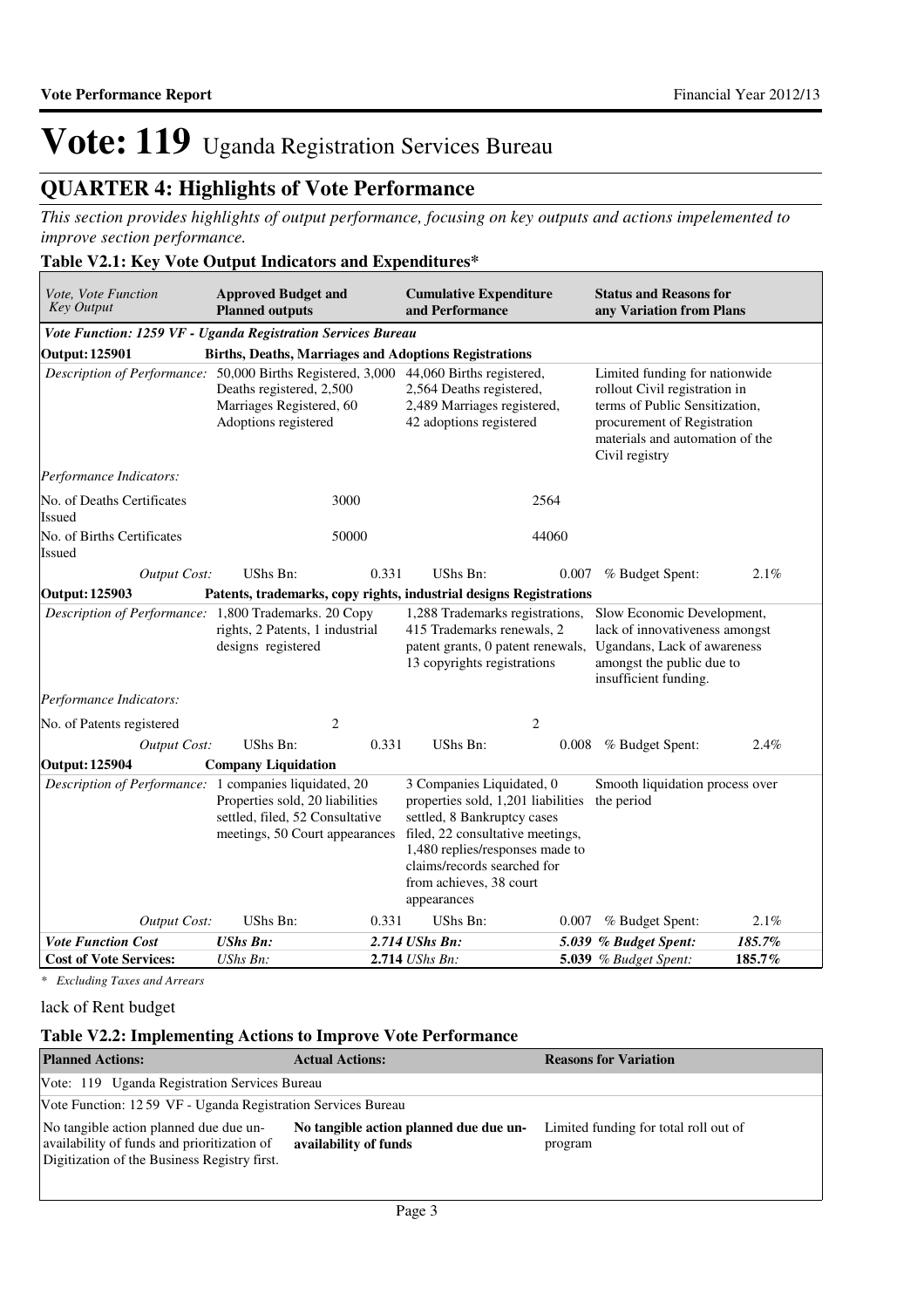## **QUARTER 4: Highlights of Vote Performance**

| <b>Planned Actions:</b>                                                                                                                                                                           | <b>Actual Actions:</b>                                                                               | <b>Reasons for Variation</b>                     |
|---------------------------------------------------------------------------------------------------------------------------------------------------------------------------------------------------|------------------------------------------------------------------------------------------------------|--------------------------------------------------|
| Operationalisation of 2 Regional offices in<br>the FY 2012/13 complete with staff,<br>equipment like computers and printers,<br>furniture and a Motor vehicle for each of<br>the regional offices | Gulu regional office staffed and<br>operationalised                                                  | Activity on schedule                             |
| Automated Business Registry to enable<br>online search of Business names and<br>Company documents                                                                                                 | File Consesus rehabilitation program<br>started and ongoing. Indexing and<br>shelving of files done. | Limited funding for total roll out of<br>program |

### *V3: Details of Releases and Expenditure*

*This section provides a comprehensive summary of the outputs delivered by the Vote and further details of Vote expenditures by Vote Function and Expenditure Item.*

### **Table V3.1: GoU Releases and Expenditure by Output\***

| <b>Billion Uganda Shillings</b>                                           | Approved      | <b>Released</b> | <b>Spent</b> | $%$ GoU       | $%$ GoU       | $%$ GoU      |
|---------------------------------------------------------------------------|---------------|-----------------|--------------|---------------|---------------|--------------|
|                                                                           | <b>Budget</b> |                 |              | <b>Budget</b> | <b>Budget</b> | Releases     |
|                                                                           |               |                 |              | Released      | <i>Spent</i>  | <i>Spent</i> |
| VF:1259 VF - Uganda Registration Services Bureau                          | 2.71          | 5.04            | 5.04         | $185.7\%$     | 185.7%        | $100.0\%$    |
| Class: Outputs Provided                                                   | 2.71          | 5.04            | 5.04         | 185.7%        | 185.7%        | $100.0\%$    |
| 125901 Births, Deaths, Marriages and Adoptions Registrations              | 0.33          | 0.39            | 0.39         | $116.5\%$     | $117.1\%$     | $100.5\%$    |
| 125903 Patents, trademarks, copy rights, industrial designs Registrations | 0.33          | 0.69            | 0.68         | 208.4%        | 204.7%        | 98.2%        |
| 125904 Company Liquidation                                                | 0.33          | 0.69            | 0.70         | $208.4\%$     | $211.9\%$     | $101.7\%$    |
| 125905 Policy, consultation, planning and monitoring services             | 1.72          | 3.28            | 3.27         | $190.3\%$     | $190.2\%$     | 99.9%        |
| <b>Total For Vote</b>                                                     | 2.71          | 5.04            | 5.04         | $185.7\%$     | $185.7\%$     | $100.0\%$    |

*\* Excluding Taxes and Arrears*

### **Table V3.2: 2012/13 GoU Expenditure by Item**

| <b>Billion Uganda Shillings</b>                           | Approved<br><b>Budget</b> | <b>Releases</b> | Expend-<br>iture | % Budged<br><b>Released</b> | $%$ Budget<br><b>Spent</b> | %Releases<br><b>Spent</b> |
|-----------------------------------------------------------|---------------------------|-----------------|------------------|-----------------------------|----------------------------|---------------------------|
| <b>Output Class: Outputs Provided</b>                     | 2.71                      | 5.04            | 5.04             | $185.7\%$                   | 185.7%                     | $100.0\%$                 |
| 211101 General Staff Salaries                             | 1.94                      | 0.00            | 0.00             | $0.0\%$                     | $0.0\%$                    | N/A                       |
| 211102 Contract Staff Salaries (Incl. Casuals, Temporary) | 0.00                      | 3.79            | 3.79             | N/A                         | N/A                        | 100.0%                    |
| 212101 Social Security Contributions (NSSF)               | 0.19                      | 0.35            | 0.35             | 178.1%                      | 178.1%                     | $100.0\%$                 |
| 213004 Gratuity Payments                                  | 0.49                      | 0.81            | 0.81             | 167.1%                      | 166.8%                     | 99.8%                     |
| 221009 Welfare and Entertainment                          | 0.02                      | 0.02            | 0.02             | 99.2%                       | 99.2%                      | 100.0%                    |
| 222001 Telecommunications                                 | 0.02                      | 0.02            | 0.03             | 99.5%                       | 104.2%                     | 104.7%                    |
| 223005 Electricity                                        | 0.05                      | 0.05            | 0.05             | 100.0%                      | 100.0%                     | $100.0\%$                 |
| 227004 Fuel, Lubricants and Oils                          | 0.00                      | 0.00            | 0.00             | 107.8%                      | 89.0%                      | 82.6%                     |
| <b>Grand Total:</b>                                       | 2.71                      | 5.04            | 5.04             | 185.7%                      | 185.7%                     | 100.0%                    |
| <b>Total Excluding Taxes and Arrears:</b>                 | 2.71                      | 5.04            | 5.04             | 185.7%                      | $185.7\%$                  | $100.0\%$                 |

### **Table V3.3: GoU Releases and Expenditure by Project and Programme\***

|    | <b>Billion Uganda Shillings</b>                    | Approved      | <b>Released</b> | <b>Spent</b> | $%$ GoU       | $%$ GoU       | $%$ GoU      |
|----|----------------------------------------------------|---------------|-----------------|--------------|---------------|---------------|--------------|
|    |                                                    | <b>Budget</b> |                 |              | <b>Budget</b> | <b>Budget</b> | Releases     |
|    |                                                    |               |                 |              | Released      | <i>Spent</i>  | <i>Spent</i> |
|    | VF:1259 VF - Uganda Registration Services Bureau   | 2.71          | 5.04            | 5.04         | 185.7%        | $185.7\%$     | $100.0\%$    |
|    | <b>Recurrent Programmes</b>                        |               |                 |              |               |               |              |
| 01 | Office of the Registrar General                    | 0.33          | 0.69            | 0.69         | $207.1\%$     | $207.3\%$     | $100.1\%$    |
| 02 | Directorate of Civil Registration                  | 0.33          | 0.39            | 0.39         | $116.5\%$     | $117.1\%$     | $100.5\%$    |
| 03 | Directorate of Intellectual Property Registration  | 0.33          | 0.69            | 0.68         | 208.4%        | 204.7%        | 98.2%        |
| 04 | Directorate of Business Registration & Liquidation | 0.33          | 0.69            | 0.70         | 208.4%        | $211.9\%$     | $101.7\%$    |
| 05 | Directorate of Finance & Administration            | 1.06          | 1.89            | 1.89         | $179.2\%$     | 179.2%        | $100.0\%$    |
| 07 | Internal Audit                                     | 0.33          | 0.69            | 0.69         | 208.4%        | 207.9%        | 99.8%        |
|    | <b>Total For Vote</b>                              | 2.71          | 5.04            | 5.04         | 185.7%        | 185.7%        | 100.0%       |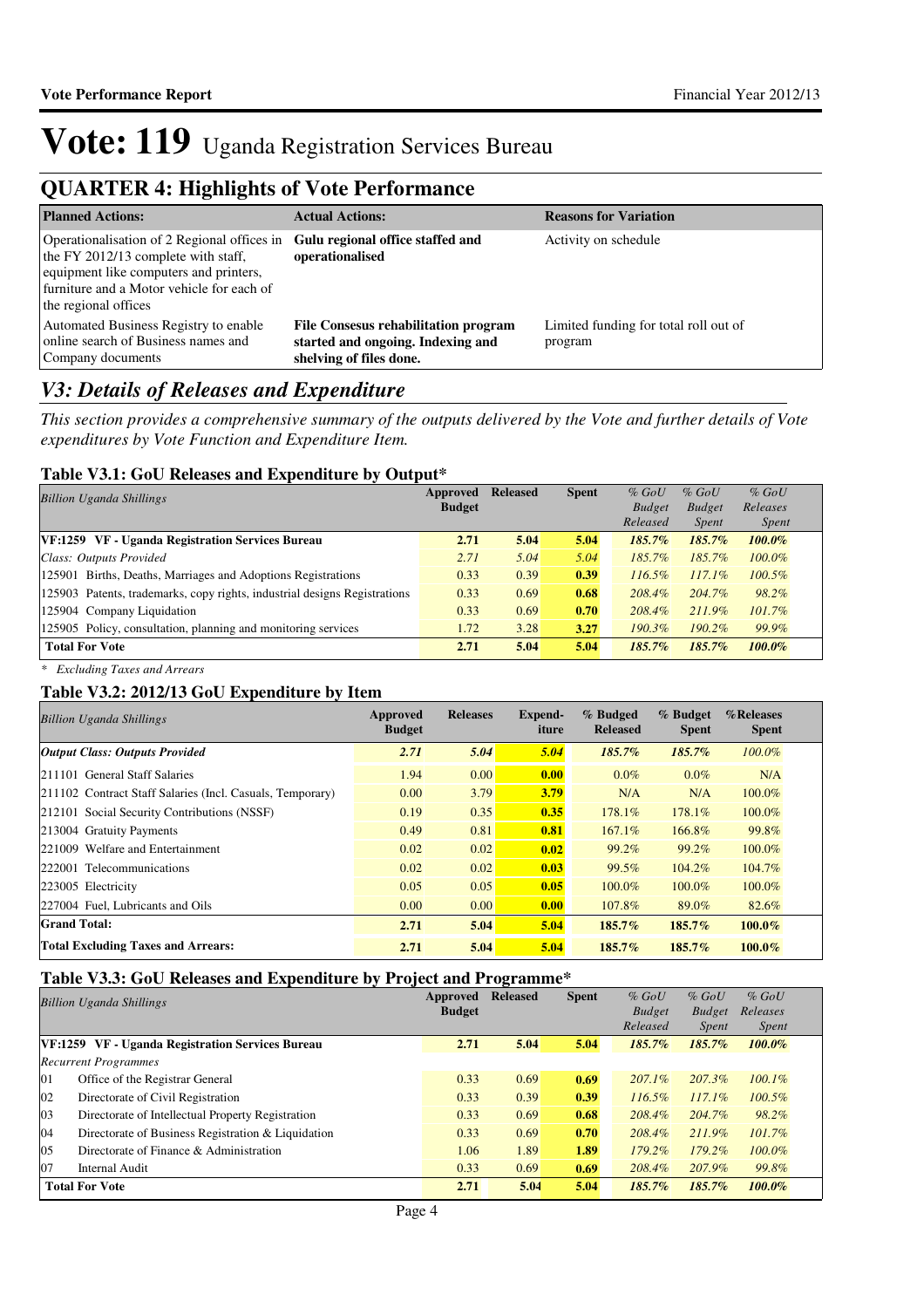# **QUARTER 4: Highlights of Vote Performance**

*\* Excluding Taxes and Arrears*

**Table V3.4: External Financing Releases and Expenditure by Project and Programme\***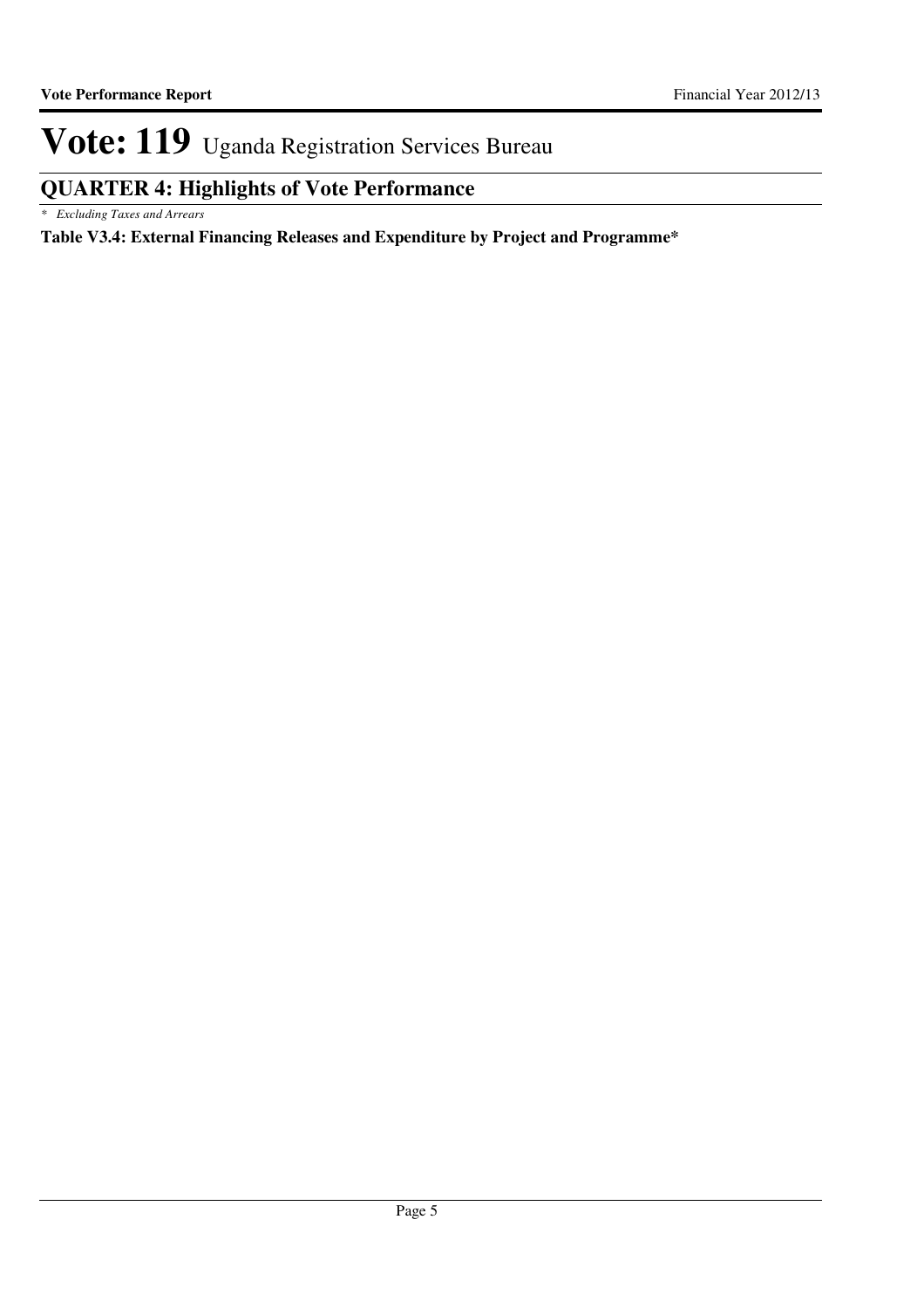684,033

# Vote: 119 Uganda Registration Services Bureau

## **QUARTER 4: Cumulative Outputs and Expenditure by End of Quarter**

| <b>Annual Planned Outputs and Cumulative Outputs Achieved by End of</b> | Cumulative Expenditures made by the End of the Quarter to |               |  |
|-------------------------------------------------------------------------|-----------------------------------------------------------|---------------|--|
| <b>Quarter</b> (Quantity and Location)                                  | <b>Deliver Cumulative Outputs</b>                         | UShs Thousand |  |

**Vote Function: 1259 VF - Uganda Registration Services Bureau**

*Recurrent Programmes*

*Programme 01 Office of the Registrar General*

*Outputs Provided*

**12 5905 Policy, consultation, planning and monitoring services Output:**

#### *Annual Planned Outputs:*

Reduced Average time taken to register a Company from 2 to 1 day. Reduced Average time taken to register a Business Name and documents from 2days to 6 hours all on assumption that funding is provided for all the Business Registry Department's Non-Wage and Capital Development budgets

Register atleast 7,000 Documents

Automated Business Registry to enable online search of Business names and Company documents

Structural re-organisation of the registry in the Short term Re-Organisation of registration procedures and Office lay out

*Cumulatie Outputs Achieved by the end of the Quarter:*

**17,424 Companies registered, 3,383 Business Names, 16,443 documents registered, 772 debentures registered, 84 Chattels mortgages registered**

*Reasons for Variation in performance*

Registrations depend on National Economic performance. Good economic performance brings about an increase Business registrations. Lack of funds to fully Automate the Business Registry, to carry out public sensitization and adequately equip the Compliance and Enforcement Unit

| 211102 Contract Staff Salaries (Incl. Casuals, | 684,033 |
|------------------------------------------------|---------|
| Temporary)                                     |         |
| 221009 Welfare and Entertainment               | 3.361   |
| 222001 Telecommunications                      | 4.000   |
| 227004 Fuel, Lubricants and Oils               | 3.029   |
|                                                |         |

*Item Spent*

| <b>Total</b>              | 694,424  |
|---------------------------|----------|
| <b>Wage Recurrent</b>     | 0        |
| <b>Non Wage Recurrent</b> | 694,424  |
| <b>NTR</b>                | $\Omega$ |

### *Programme 02 Directorate of Civil Registration*

*Outputs Provided*

**12 5901 Births, Deaths, Marriages and Adoptions Registrations Output:**

|                                                                               | <b>Item</b>                                    | <b>Spent</b> |
|-------------------------------------------------------------------------------|------------------------------------------------|--------------|
| Annual Planned Outputs:                                                       | 211102 Contract Staff Salaries (Incl. Casuals, | 380,740      |
| Reduce Average time taken to issue a birth certificate from 4 to 3 days.      | Temporary)                                     |              |
| Reduce Average time taken to issue a death certificate from 4 to 3 days.      | 221009 Welfare and Entertainment               | 2,800        |
| Register upto 11,000 marriages                                                | 222001 Telecommunications                      | 4.000        |
| Registration materials printed and distributed                                |                                                |              |
| Extension of BDR registration through the Mobile Vital Registration           |                                                |              |
| system                                                                        |                                                |              |
| Country-wide sensitization and outreach on Birth and Death registration       |                                                |              |
| with one workshop per region                                                  |                                                |              |
| Mobile Vital registration System Taskforce recruited, facilitated and         |                                                |              |
| maintained.                                                                   |                                                |              |
| M & E field visits conducted at least one per region to ensure value for      |                                                |              |
| money for materials printed and distributed to the districts, sub-counties    |                                                |              |
| and hospitals                                                                 |                                                |              |
| System support visits to ensure an effective and efficient Vital registration |                                                |              |
| system                                                                        |                                                |              |
| Securitized Birth, Death & marriage certificates                              |                                                |              |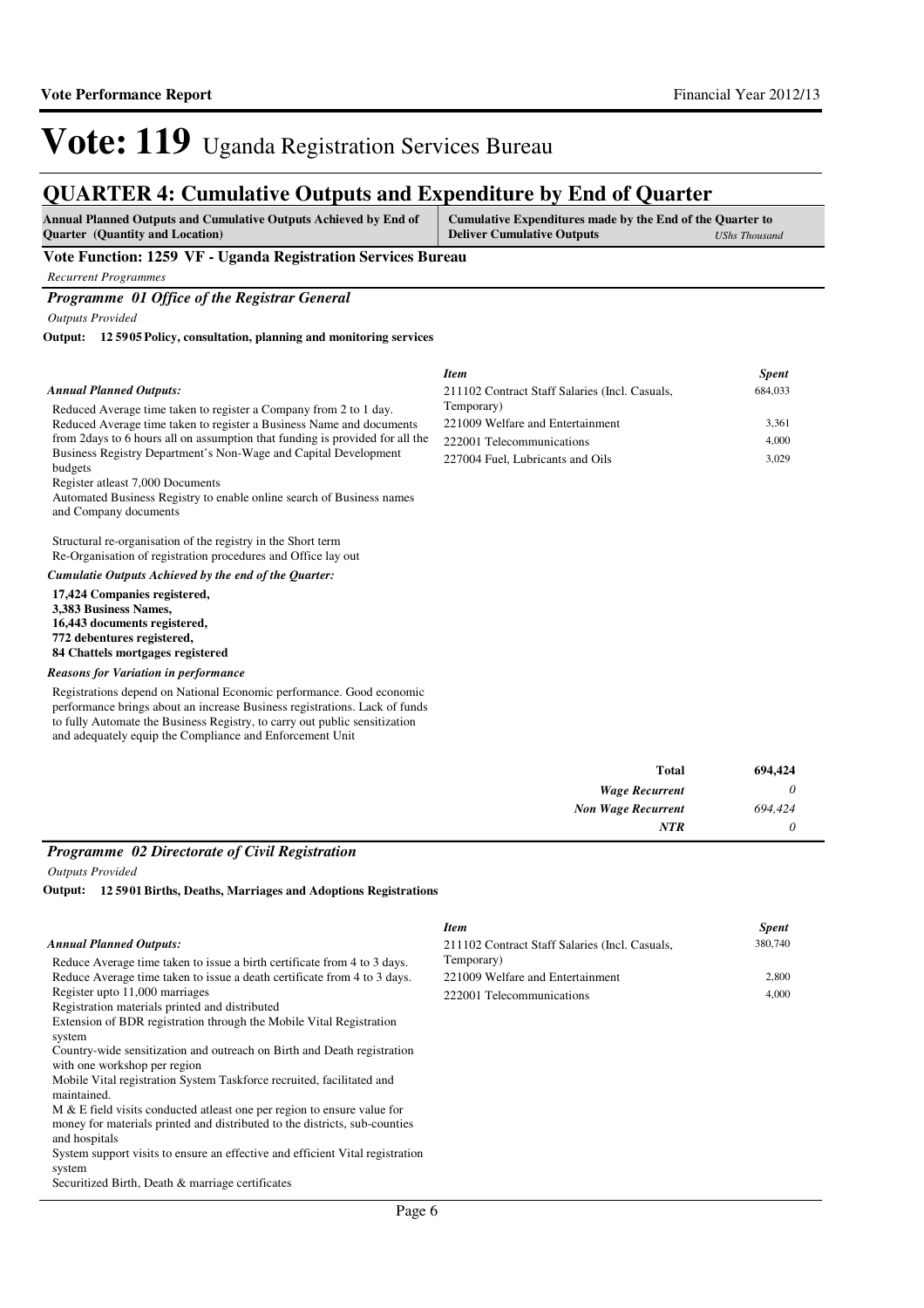# **QUARTER 4: Cumulative Outputs and Expenditure by End of Quarter**

| <b>Annual Planned Outputs and Cumulative Outputs Achieved by End of</b> | Cumulative Expenditures made by the End of the Quarter to |                      |
|-------------------------------------------------------------------------|-----------------------------------------------------------|----------------------|
| <b>Ouarter</b> (Quantity and Location)                                  | <b>Deliver Cumulative Outputs</b>                         | <b>UShs Thousand</b> |

**Vote Function: 1259 VF - Uganda Registration Services Bureau**

*Recurrent Programmes*

*Programme 02 Directorate of Civil Registration*

**44,060 Births registered, 2,564 Deaths registered,** *Cumulatie Outputs Achieved by the end of the Quarter:*

**2,489 Marriages registered,**

**42 adoptions registered**

#### *Reasons for Variation in performance*

Attainment of Planned Outputs on course, Turn-around time target output achieved

| <b>Total</b>              | 387,540 |
|---------------------------|---------|
| <b>Wage Recurrent</b>     | 0       |
| <b>Non Wage Recurrent</b> | 387,540 |
| <b>NTR</b>                | 0       |

## *Programme 03 Directorate of Intellectual Property Registration*

*Outputs Provided*

### **12 5903 Patents, trademarks, copy rights, industrial designs Registrations Output:**

|                                                                                                                                                                                                                                                                            | Item                                           | <i>Spent</i> |
|----------------------------------------------------------------------------------------------------------------------------------------------------------------------------------------------------------------------------------------------------------------------------|------------------------------------------------|--------------|
| <b>Annual Planned Outputs:</b>                                                                                                                                                                                                                                             | 211102 Contract Staff Salaries (Incl. Casuals, | 669,462      |
| Register at least 2,000 TradeMarks                                                                                                                                                                                                                                         | Temporary)                                     |              |
| Register 70 Copyrights                                                                                                                                                                                                                                                     | 221009 Welfare and Entertainment               | 2,800        |
| Enact Regulations for the TradeMarks' Act<br>Intellectual Property enforcement workshop for Judicial officers<br>National and Regional stake-holder consultative workshop on Copyrights<br>enforcement<br>Country-wide sensitization and outreach on Intellectual Property | 222001 Telecommunications                      | 4,975        |
| registration with one workshop per region<br>Cumulatie Outputs Achieved by the end of the Ouarter:                                                                                                                                                                         |                                                |              |
|                                                                                                                                                                                                                                                                            |                                                |              |
| 1,288 Trademarks registrations, 415 Trademarks renewals, 2 patent<br>grants, 0 patent renewals, 13 copyrights registrations                                                                                                                                                |                                                |              |
| <b>Reasons for Variation in performance</b>                                                                                                                                                                                                                                |                                                |              |
| Slow Economic Development, lack of innovativeness amongst Ugandans,<br>Lack of awareness amongst the public due to insufficient funding.                                                                                                                                   |                                                |              |
|                                                                                                                                                                                                                                                                            | <b>COLLANS</b>                                 | 755 A 25     |

| 677,237 | <b>Total</b>              |
|---------|---------------------------|
|         | <b>Wage Recurrent</b>     |
| 677,237 | <b>Non Wage Recurrent</b> |
|         | <b>NTR</b>                |

*Programme 04 Directorate of Business Registration & Liquidation*

### *Outputs Provided*

**38 court appearances**

**12 5904 Company Liquidation Output:**

|                                                                         | <b>Item</b>                                    | <b>Spent</b> |
|-------------------------------------------------------------------------|------------------------------------------------|--------------|
| <b>Annual Planned Outputs:</b>                                          | 211102 Contract Staff Salaries (Incl. Casuals, | 694.080      |
| Evaluate 700 claims                                                     | Temporary)                                     |              |
| Settle 900 Creditors/liabilities                                        | 221009 Welfare and Entertainment               | 2.800        |
| Conclude 2 court cases                                                  | 222001 Telecommunications                      | 4.025        |
| Cumulatie Outputs Achieved by the end of the Ouarter:                   |                                                |              |
| 3 Companies Liquidated, 0 properties sold, 1,201 liabilities settled, 8 |                                                |              |
| Bankruptcy cases filed, 22 consultative meetings, 1,480                 |                                                |              |
| replies/responses made to claims/records searched for from achieves.    |                                                |              |

Page 7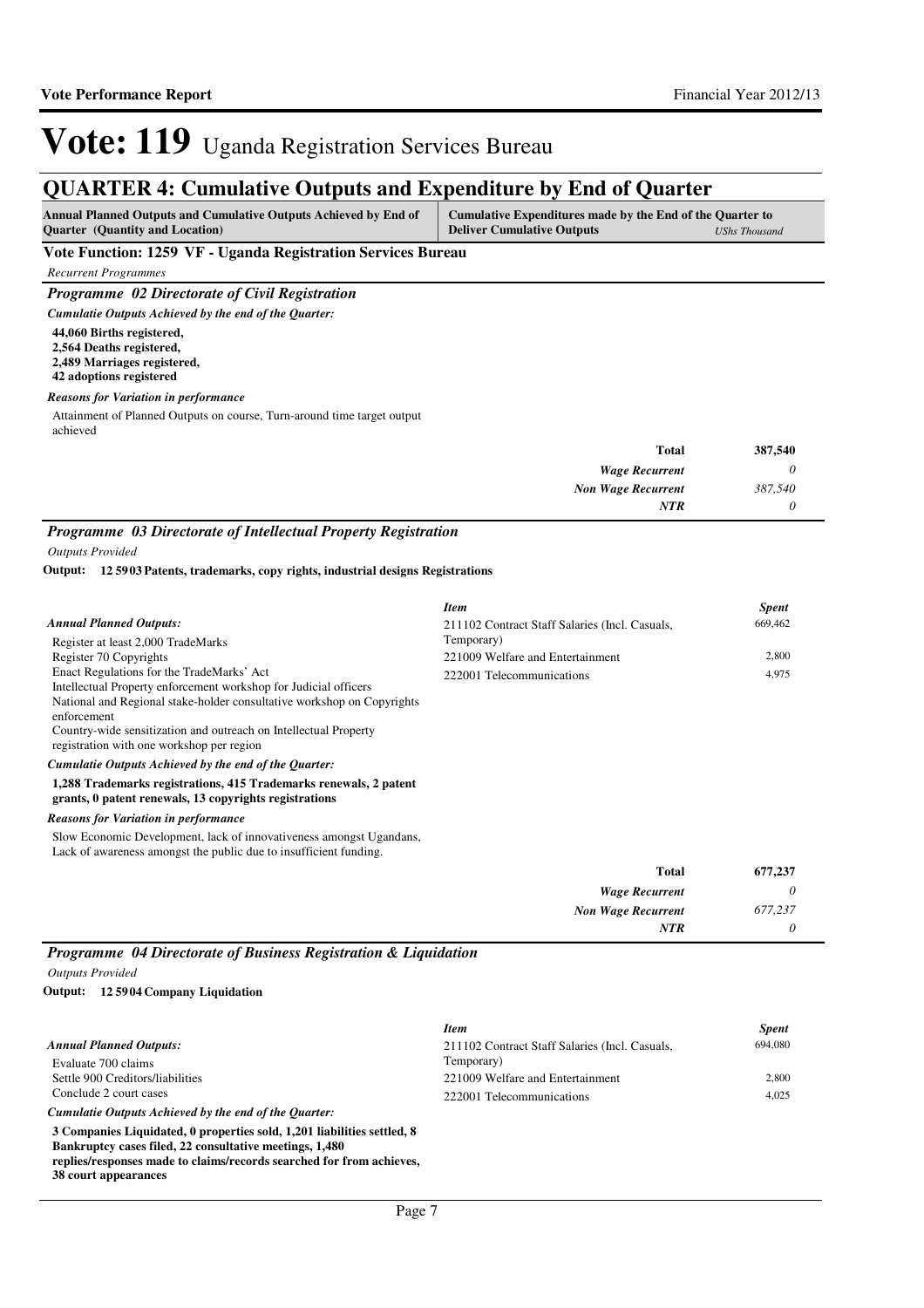# **QUARTER 4: Cumulative Outputs and Expenditure by End of Quarter**

| <b>Annual Planned Outputs and Cumulative Outputs Achieved by End of</b>                                                                                                                                                                                                                                                                                                                                       | Cumulative Expenditures made by the End of the Quarter to |  |
|---------------------------------------------------------------------------------------------------------------------------------------------------------------------------------------------------------------------------------------------------------------------------------------------------------------------------------------------------------------------------------------------------------------|-----------------------------------------------------------|--|
| <b>Ouarter</b> (Quantity and Location)                                                                                                                                                                                                                                                                                                                                                                        | <b>Deliver Cumulative Outputs</b><br>UShs Thousand        |  |
| <b>TT . TT</b><br>$\overline{A}$ $\overline{B}$ $\overline{C}$ $\overline{C}$ $\overline{C}$ $\overline{C}$ $\overline{C}$ $\overline{C}$ $\overline{C}$ $\overline{C}$ $\overline{C}$ $\overline{C}$ $\overline{C}$ $\overline{C}$ $\overline{C}$ $\overline{C}$ $\overline{C}$ $\overline{C}$ $\overline{C}$ $\overline{C}$ $\overline{C}$ $\overline{C}$ $\overline{C}$ $\overline{C}$ $\overline{$<br>. . |                                                           |  |

**Vote Function: 1259 VF - Uganda Registration Services Bureau**

*Recurrent Programmes*

### *Programme 04 Directorate of Business Registration & Liquidation*

*Reasons for Variation in performance*

Smooth liquidation process over the period

| <b>Total</b>              | 700,905 |
|---------------------------|---------|
| <b>Wage Recurrent</b>     |         |
| <b>Non Wage Recurrent</b> | 700,905 |
| NTR                       |         |

### *Programme 05 Directorate of Finance & Administration*

*Outputs Provided*

**12 5905 Policy, consultation, planning and monitoring services Output:**

|                                                                      | <b>Item</b>                                    | <b>Spent</b> |
|----------------------------------------------------------------------|------------------------------------------------|--------------|
| <b>Annual Planned Outputs:</b>                                       | 211102 Contract Staff Salaries (Incl. Casuals, | 683,362      |
| Audited & proper Accounts,                                           | Temporary)                                     |              |
| Settle creditors                                                     | 212101 Social Security Contributions (NSSF)    | 346,208      |
| Cumulatie Outputs Achieved by the end of the Ouarter:                | 213004 Gratuity Payments                       | 810,530      |
| Proper Accounts kept, Creditors settled, JLOS financial and physical | 221009 Welfare and Entertainment               | 2.100        |
| reporting for O2 and O3 FY 2012/13, GoU Re-current financial and     | 222001 Telecommunications                      | 4,000        |
| Physical performance reporting Q2 and Q3 FY 2012/13. Budget          | 223005 Electricity                             | 45,000       |
| Estimates for GoU recurrent FY 2013/14, Preparation of the           |                                                |              |
| <b>Ministerial Policy Statement FY</b>                               |                                                |              |
| <b>Reasons for Variation in performance</b>                          |                                                |              |

Outputs attained as planned

| 1,891,200 | Total                     |
|-----------|---------------------------|
|           | <b>Wage Recurrent</b>     |
| 1,891,200 | <b>Non Wage Recurrent</b> |
| 0         | <b>NTR</b>                |

### *Programme 07 Internal Audit*

*Outputs Provided*

**12 5905 Policy, consultation, planning and monitoring services Output:**

|                                                                       | <b>Item</b>                                    | <b>Spent</b> |
|-----------------------------------------------------------------------|------------------------------------------------|--------------|
| <b>Annual Planned Outputs:</b>                                        | 211102 Contract Staff Salaries (Incl. Casuals, | 680,942      |
| A Governance, Risk & Control management plan, Update Assets register, | Temporary)                                     |              |
| Ensure compliance with Accounting & Treasury instructions,            | 221009 Welfare and Entertainment               | 2,800        |
| Ensure compliance with procedures & TAIs                              | 222001 Telecommunications                      | 4,000        |
| Cumulatie Outputs Achieved by the end of the Quarter:                 |                                                |              |
| Pre and post Audits on all procurements in the quarter                |                                                |              |
| <b>Reasons for Variation in performance</b>                           |                                                |              |
| Outputs attained as planned.                                          |                                                |              |
|                                                                       | <b>Total</b>                                   | 687,742      |
|                                                                       | <b>Wage Recurrent</b>                          | 0            |
|                                                                       | <b>Non Wage Recurrent</b>                      | 687.742      |
|                                                                       | <b>NTR</b>                                     | 0            |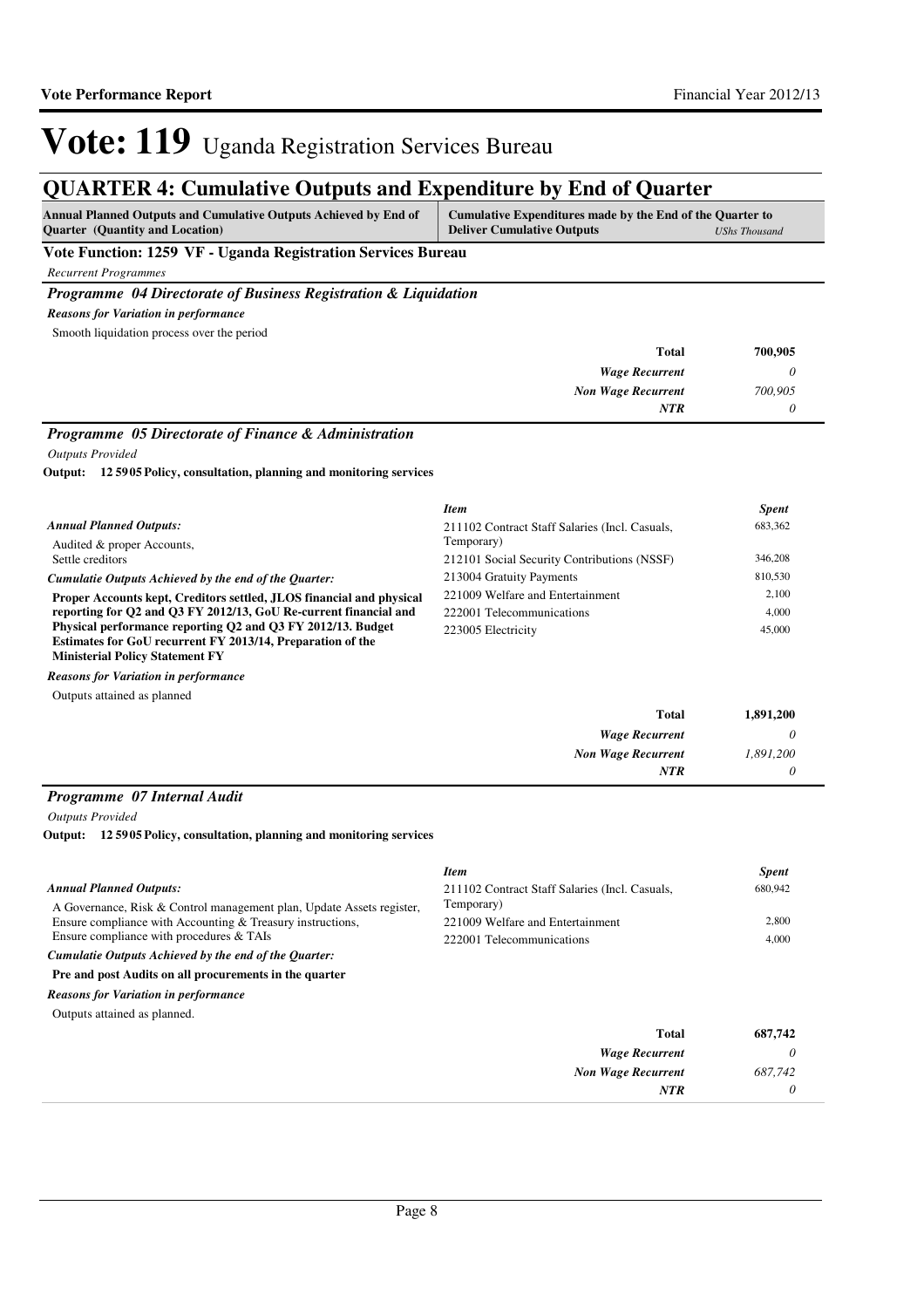# **QUARTER 4: Cumulative Outputs and Expenditure by End of Quarter**

| <b>Annual Planned Outputs and Cumulative Outputs Achieved by End of</b><br><b>Quarter</b> (Quantity and Location) | Cumulative Expenditures made by the End of the Quarter to<br><b>Deliver Cumulative Outputs</b> | <b>UShs Thousand</b> |
|-------------------------------------------------------------------------------------------------------------------|------------------------------------------------------------------------------------------------|----------------------|
|                                                                                                                   | <b>GRAND TOTAL</b>                                                                             | 5,039,048            |
|                                                                                                                   | <b>Wage Recurrent</b>                                                                          | 0                    |
|                                                                                                                   | <b>Non Wage Recurrent</b>                                                                      | 5,039,048            |
|                                                                                                                   | <b>GoU</b> Development                                                                         | 0                    |
|                                                                                                                   | <b>External Financing</b>                                                                      | 0                    |
|                                                                                                                   | <b>NTR</b>                                                                                     |                      |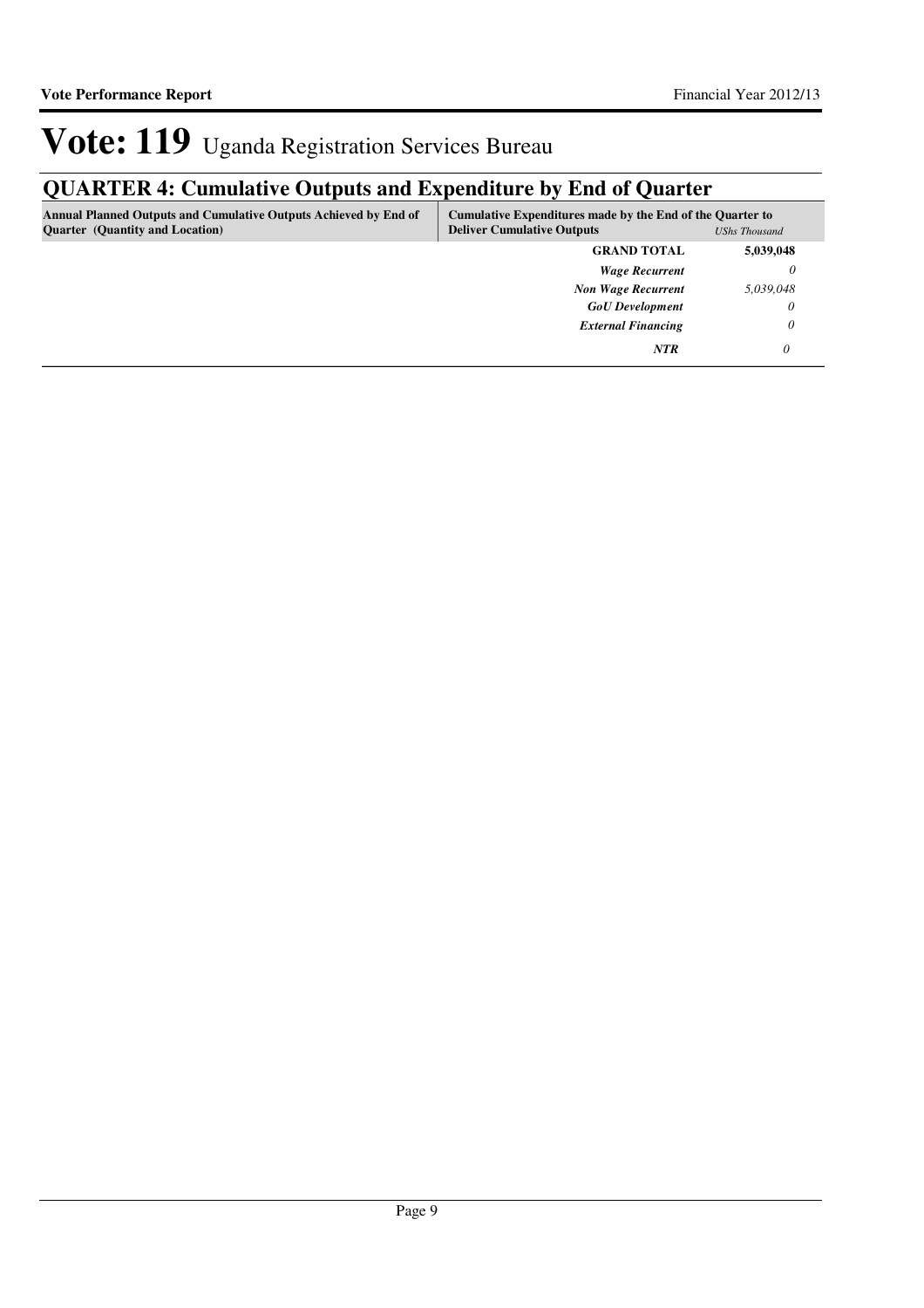## **QUARTER 4: Outputs and Expenditure in Quarter**

| <b>Planned and Actual Outputs in Quarter</b>                          | <b>Expenditures incurred in the Quarter to deliver outputs</b> |
|-----------------------------------------------------------------------|----------------------------------------------------------------|
| (Quantity and Location)                                               | <b>UShs Thousand</b>                                           |
| $\mathbf{A}$ and $\mathbf{B}$ and $\mathbf{B}$<br><b>TT . TT</b><br>. |                                                                |

### **Vote Function: 1259 VF - Uganda Registration Services Bureau**

*Recurrent Programmes*

*Programme 01 Office of the Registrar General*

*Outputs Provided*

**12 5905 Policy, consultation, planning and monitoring services Output:**

#### Reduced Average time taken to register a Company from 2 to 1 day. Reduced Average time taken to register a Business Name and documents from 2days to 6 hours all on assumption that funding is provided for all the Business Registry Department's Non-Wage and Capital Development budgets Register atleast 1,750 Documents Automated Business Registry to enable online search of Business names and Company documents **4,124 Companies registered, 1,676 Business Names, 4,560 documents registered, 204 debentures registered, 24 Chattels mortgages registered** *Actual Outputs Achieved in Quarter: Outputs Planned in Quarter:* Registrations depend on National Economic performance. Good economic performance brings about an increase Business registrations. Lack of funds *Reasons for Variation in performance Item Spent* 211102 Contract Staff Salaries (Incl. Casuals, Temporary) 442,255 221009 Welfare and Entertainment 736 222001 Telecommunications 1,000 227004 Fuel, Lubricants and Oils 139

to fully Automate the Business Registry, to carry out public sensitization and adequately equip the Compliance and Enforcement Unit

| 444,130 | <b>Total</b>              |
|---------|---------------------------|
|         | <b>Wage Recurrent</b>     |
| 444,130 | <b>Non Wage Recurrent</b> |
|         | <b>NTR</b>                |

### *Programme 02 Directorate of Civil Registration*

*Outputs Provided*

**12 5901 Births, Deaths, Marriages and Adoptions Registrations Output:**

#### Reduce Average time taken to issue a birth certificate from 4 to 3 days. Reduce Average time taken to issue a death certificate from 4 to 3 days. Register 2,750 marriages Registration materials printed and distributed Extension of BDR registration through the Mobile Vital Registration system 1 Country-wide sensitization and outreach on Birth and Death registration in one region Mobile Vital registration System Taskforce recruited, facilitated and maintained. 1 M & E field visits conducted in one region to ensure value for money for materials printed and distributed to the districts, sub-counties and hospitals 1 System support visit to ensure an effective and efficient Vital registration system Securitized Birth, Death & marriage certificates *Outputs Planned in Quarter: Item Spent* 211102 Contract Staff Salaries (Incl. Casuals, Temporary) 138,390 221009 Welfare and Entertainment 500 222001 Telecommunications 1,000

#### *Actual Outputs Achieved in Quarter:*

### **7,446 Births registered,**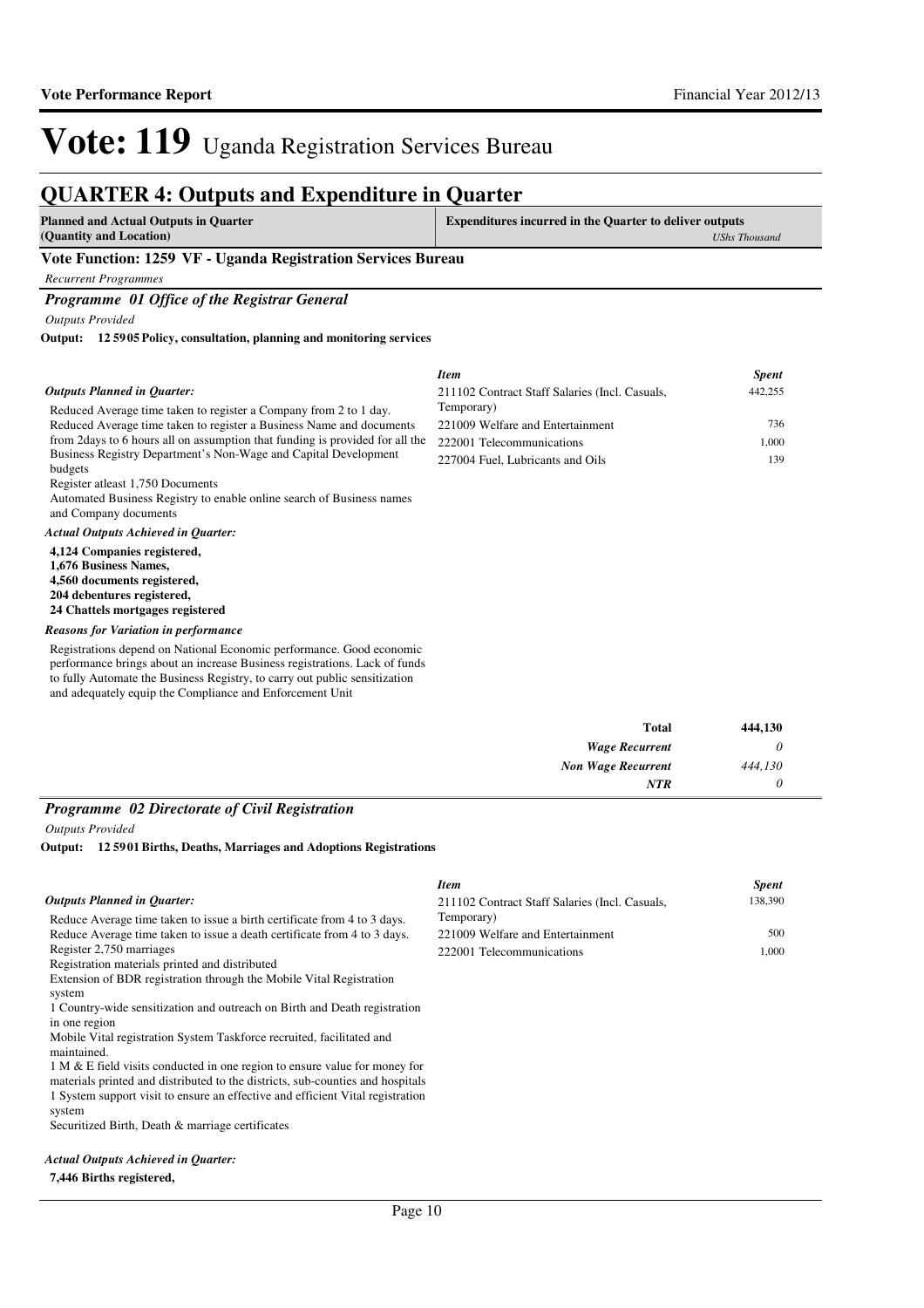## **QUARTER 4: Outputs and Expenditure in Quarter**

| (Quantity and Location)<br>UShs Thousand | <b>Planned and Actual Outputs in Quarter</b> | <b>Expenditures incurred in the Quarter to deliver outputs</b> |  |
|------------------------------------------|----------------------------------------------|----------------------------------------------------------------|--|
|                                          |                                              |                                                                |  |

### **Vote Function: 1259 VF - Uganda Registration Services Bureau**

*Recurrent Programmes*

*Programme 02 Directorate of Civil Registration*

**478 Deaths registered, 449 Marriages registered, 22 adoptions registered**

*Reasons for Variation in performance*

Attainment of Planned Outputs on course, Turn-around time target output achieved

| 139,890 | <b>Total</b>              |
|---------|---------------------------|
|         | <b>Wage Recurrent</b>     |
| 139,890 | <b>Non Wage Recurrent</b> |
|         | <b>NTR</b>                |

*Programme 03 Directorate of Intellectual Property Registration Outputs Provided*

**12 5903 Patents, trademarks, copy rights, industrial designs Registrations Output:**

|                                                                                                     | <b>Item</b>                                    | <b>Spent</b> |
|-----------------------------------------------------------------------------------------------------|------------------------------------------------|--------------|
| <b>Outputs Planned in Quarter:</b>                                                                  | 211102 Contract Staff Salaries (Incl. Casuals, | 439,280      |
| Register at 500 TradeMarks                                                                          | Temporary)                                     |              |
| Register 18 Copyrights                                                                              | 221009 Welfare and Entertainment               | 500          |
| 1 sensitization and outreach on Intellectual Property registration with one<br>workshop in 1 region | 222001 Telecommunications                      | 1.330        |

*Actual Outputs Achieved in Quarter:*

**243 Trademarks registrations, 81 Trademarks renewals, 2 patent** 

**grants, 0 patent renewals, 7 copyrights registrations**

### *Reasons for Variation in performance*

Slow Economic Development, lack of innovativeness amongst Ugandans, Lack of awareness amongst the public due to insufficient funding.

| <b>Total</b>              | 441,110 |
|---------------------------|---------|
| <b>Wage Recurrent</b>     |         |
| <b>Non Wage Recurrent</b> | 441,110 |
| <b>NTR</b>                |         |

### *Programme 04 Directorate of Business Registration & Liquidation*

*Outputs Provided*

#### **12 5904 Company Liquidation Output:**

|                                                                                                                                                                                                                                    | <b>Item</b>                                    | <b>Spent</b> |
|------------------------------------------------------------------------------------------------------------------------------------------------------------------------------------------------------------------------------------|------------------------------------------------|--------------|
| Outputs Planned in Ouarter:                                                                                                                                                                                                        | 211102 Contract Staff Salaries (Incl. Casuals, | 452,523      |
| Evaluate 175 claims                                                                                                                                                                                                                | Temporary)                                     |              |
| Settle 225 Creditors/liabilities                                                                                                                                                                                                   | 221009 Welfare and Entertainment               | 500          |
| <b>Actual Outputs Achieved in Ouarter:</b>                                                                                                                                                                                         | 222001 Telecommunications                      | 2,975        |
| 1 Companies Liquidated, 0 properties sold, 1,201 liabilities settled, 2<br>Bankruptcy cases filed, 10 consultative meetings, 1,450<br>replies/responses made to claims/records searched for from achieves,<br>18 court appearances |                                                |              |
| <b>Reasons for Variation in performance</b>                                                                                                                                                                                        |                                                |              |
| Smooth liquidation process over the period                                                                                                                                                                                         |                                                |              |
|                                                                                                                                                                                                                                    | <b>Total</b>                                   | 455,998      |
|                                                                                                                                                                                                                                    | <b>Wage Recurrent</b>                          | 0            |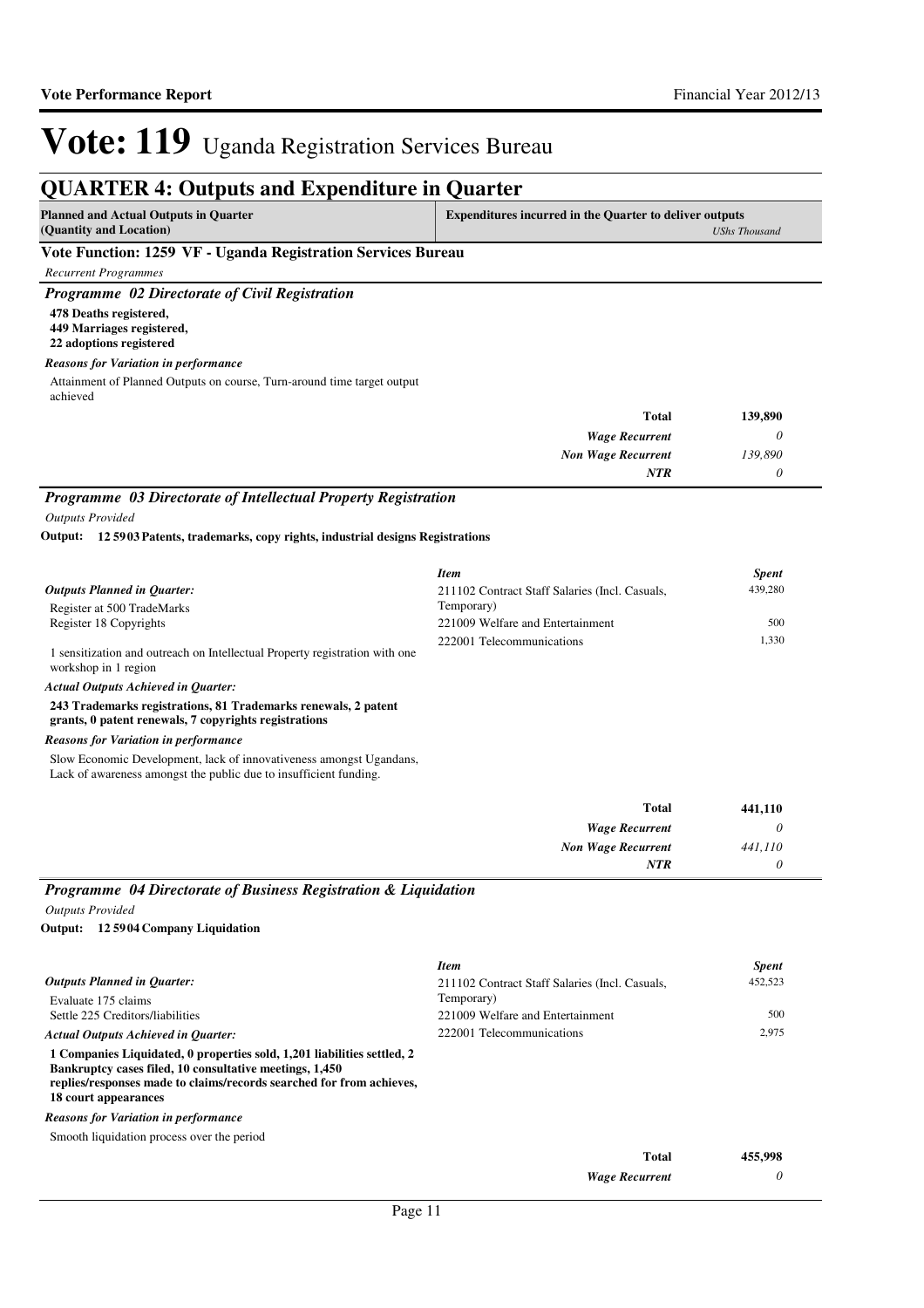| <b>QUARTER 4: Outputs and Expenditure in Quarter</b>                                |                                                                                        |              |
|-------------------------------------------------------------------------------------|----------------------------------------------------------------------------------------|--------------|
| <b>Planned and Actual Outputs in Quarter</b><br>(Quantity and Location)             | <b>Expenditures incurred in the Quarter to deliver outputs</b><br><b>UShs Thousand</b> |              |
| Vote Function: 1259 VF - Uganda Registration Services Bureau                        |                                                                                        |              |
| <b>Recurrent Programmes</b>                                                         |                                                                                        |              |
| <b>Programme</b> 04 Directorate of Business Registration & Liquidation              |                                                                                        |              |
|                                                                                     | <b>Non Wage Recurrent</b>                                                              | 455,998      |
|                                                                                     | NTR                                                                                    | 0            |
|                                                                                     |                                                                                        |              |
|                                                                                     | <b>Item</b>                                                                            | <b>Spent</b> |
| <b>Outputs Planned in Quarter:</b>                                                  | 211102 Contract Staff Salaries (Incl. Casuals,<br>Temporary)                           | 441,148      |
| Audited & proper Accounts,<br>Settle creditors                                      | 212101 Social Security Contributions (NSSF)                                            | 215,239      |
| <b>Actual Outputs Achieved in Quarter:</b>                                          | 213004 Gratuity Payments                                                               | 600,072      |
| Proper Accounts kept, Creditors settled, JLOS financial and physical                | 221009 Welfare and Entertainment                                                       | $\Omega$     |
| reporting for Q3 FY 2012/13, GoU Re-current financial and Physical                  | 222001 Telecommunications                                                              | 3,000        |
| performance reporting Q3 FY 2012/13. Budget Estimates for GoU                       | 223005 Electricity                                                                     | 15,349       |
| recurrent FY 2013/14, Preparation of the Ministerial Policy Statement<br>FY 2013/14 |                                                                                        |              |

Outputs attained as planned *Reasons for Variation in performance*

| <b>Total</b>              | 1,274,808 |
|---------------------------|-----------|
| <b>Wage Recurrent</b>     |           |
| <b>Non Wage Recurrent</b> | 1,274,808 |
| <b>NTR</b>                |           |

### *Programme 07 Internal Audit*

*Outputs Provided*

**12 5905 Policy, consultation, planning and monitoring services Output:**

|                                                        | <b>Item</b>                                    | <b>Spent</b> |
|--------------------------------------------------------|------------------------------------------------|--------------|
| <b>Outputs Planned in Ouarter:</b>                     | 211102 Contract Staff Salaries (Incl. Casuals, | 440,491      |
| 2 Audits carried out and pre-audits carried out        | Temporary)                                     |              |
| <b>Actual Outputs Achieved in Ouarter:</b>             | 221009 Welfare and Entertainment               | 500          |
| Pre and post Audits on all procurements in the quarter | 222001 Telecommunications                      | 2.000        |
| <b>Reasons for Variation in performance</b>            |                                                |              |

Outputs attained as planned.

| <b>Total</b>              | 442,991   |
|---------------------------|-----------|
| <b>Wage Recurrent</b>     | $\theta$  |
| <b>Non Wage Recurrent</b> | 442,991   |
| <b>NTR</b>                | 0         |
| <b>GRAND TOTAL</b>        | 3,198,927 |
| <b>Wage Recurrent</b>     | 0         |
| <b>Non Wage Recurrent</b> | 3,198,927 |
| <b>GoU</b> Development    | 0         |
| <b>External Financing</b> | $\theta$  |
| <b>NTR</b>                | 0         |